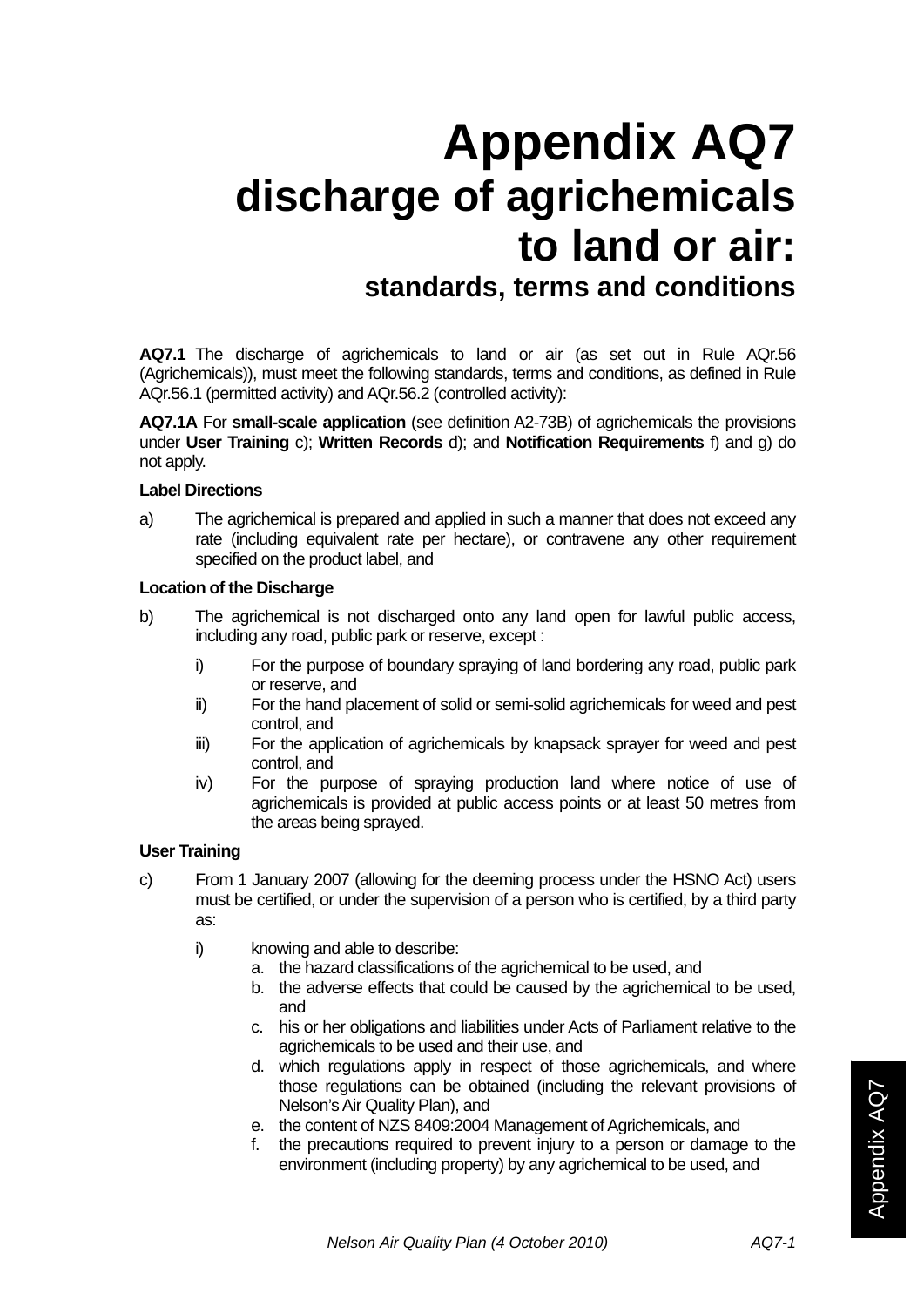- g. the procedures to adopt in an emergency involving the agrichemicals to be used, and
- ii) knowing and able to demonstrate a working knowledge of the operating (including protective equipment and clothing) necessary to manage the agrichemicals being used.

### **Written Records**

- d) the person who discharges or who causes the discharge to be undertaken must keep written records about any discharge activity or discharge programme specifying:
	- i) Target pest(s), and
	- ii) Type of agrichemical used, and
	- iii) Volume and concentration discharged, and
	- iv) Location of the discharge and area of land over which the agrichemical is sprayed, and
	- v) Method of discharge, and
	- vi) Date and time of discharge, and
	- vii) Weather conditions during discharge, and
	- viii) Any particular steps taken to avoid, remedy or mitigate any adverse effects beyond the property boundary, and such records must be kept for a minimum of 12 months and supplied to the Council on request.

**Note**: Records kept as compliance with NZS 8409:2004 Management of Agrichemicals will be accepted as means of compliance with this condition, and

### **Drift Limitations**

- e) The discharge must be undertaken in such a way that agrichemical drift does not move over any adjoining property that is any:
	- i) School, or early childhood education facility, or their grounds, or
	- ii) Place of public assembly including any public reserve, sports field or children's playground, or
	- iii) Property registered or certified by the Biological Producers and Consumers Council or the Biodynamic Farming and Garden Association as an organically farmed property, provided that this registration or certification was established before any discharge activity is commenced, or
	- iv) Residential unit or any area within 30 metres of a residential unit, provided that this does not apply where there is a mutual agreement to this effect between the person who discharges or causes the discharge of any agrichemicals, and any occupier of the residential unit, or
	- v) Property growing a sensitive crop, and

### **Notification Requirements**

- f) The applicator shall prepare a spray plan prior to application, and provide it upon request of any potentially affected party within 7 days. Upon request of any potentially affected party to be advised of spraying occurring, the applicator shall advise the intent to spray in a manner agreed between the parties.
- g) The minimum requirement for notice of the details specified in condition (f) must be written notice given no more than three days and no less than eight hours before the discharge is to take place, **except**:
	- i) Where other notification arrangements have been mutually agreed between the person who discharges or who causes the discharge of any agrichemical, and any occupier of the adjoining property, or